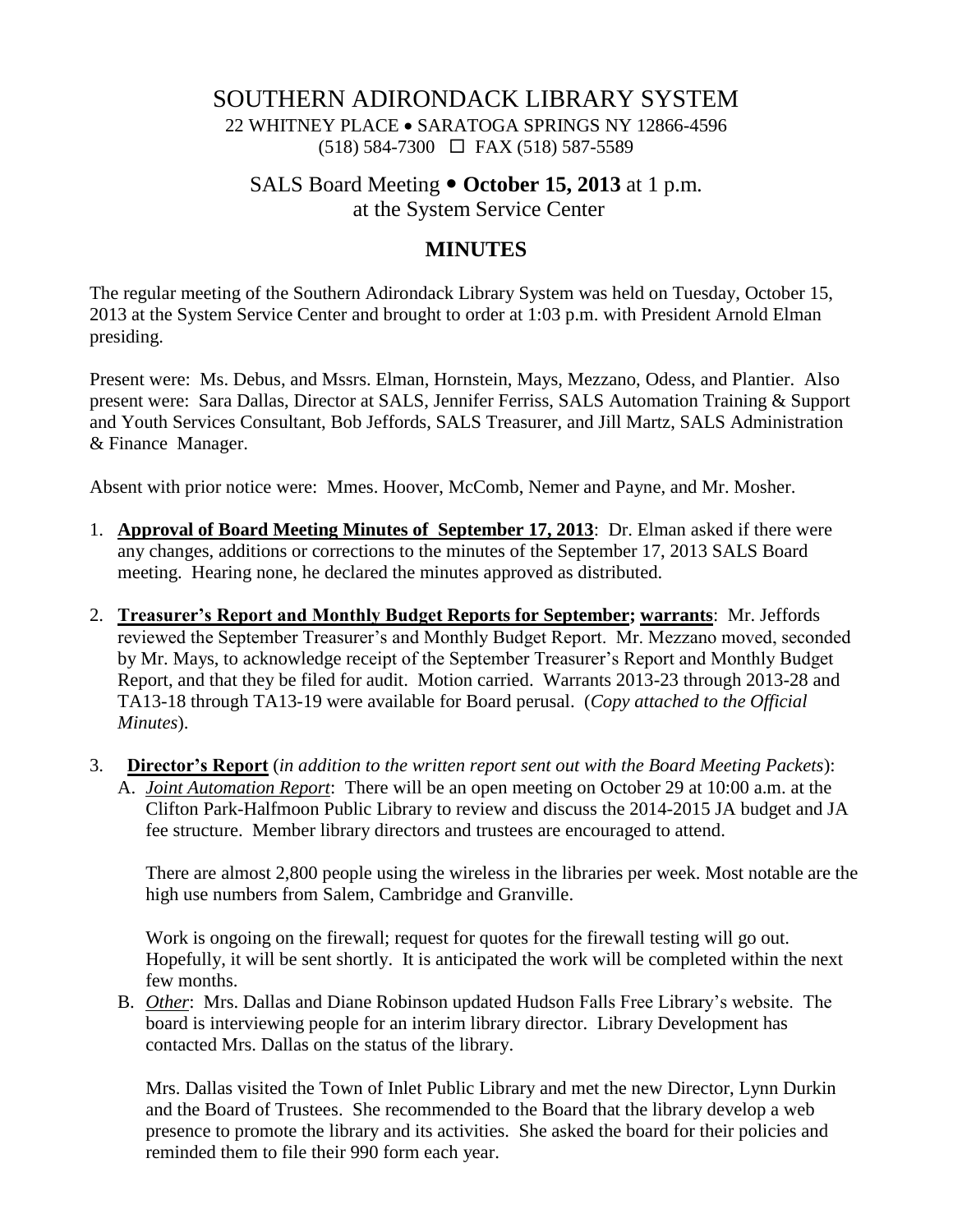The Town of Lake Pleasant Public Library called regarding privacy and the new wireless routers.

The Pember Library is investigating becoming a School District Public Library. Mrs. Dallas is assisting the attorneys, the library and Libby Post.

Mike Sullivan has been hired as the new Director for the Richards Library in Warrensburg. Cambridge Public Library, Crandall Public Library, Hudson Falls Free Library, the Town of Inlet Public Library, Round Lake Library, Bancroft Public Library, Stony Creek Free Library, Richards Library, and Whitehall Free Library all have new directors recently. Fourteen libraries have retained the same director for the past decade: Bolton Free Library, Horicon Free Public Library, Town of Chester Public Library, Corinth Free Library, Easton Library, Ft. Edward Free Library, Town of Indian Lake Public Library, Town of Johnsburg Library, C.V. Whitney Long Lake Public Library, Caldwell-Lake George Library, Town of Lake Pleasant Public Library, Hadley-Luzerne Public Library, Raquette Lake Free Library, and Waterford Public Library.

Library Advocacy Day will be Thursday, February 27, 2014. SALS trustees are encouraged to attend.

NYLA's program *Take Your Child to the Library Day* is the first Saturday in February, February  $1<sup>st</sup>$ .

### 4. **Committee Reports**:

- A. *Audit & Finance*:
	- i) *Review proposed 2014 budget*: Mrs. Dallas sent the proposed 2014 SALS budget to the member libraries and trustees; no comments were received.
- B. *Building*: Mr. Mays reported that the sidewalk cuts have been completed and a building permit was obtained. The parking lot will be resurfaced and striped this coming weekend, weather permitting. One of the heating units in the garage needs to be repaired or replaced.

Security and entering the building issues: Keypads will be installed on entry doors. Staff will have keyfobs. ALDS drivers will have keypad codes. There will be a buzzer system for all others. Mr. Hornstein moved, seconded by Mr. Mezzano, to approve changing the door security . Motion carried. Mr. Mays will schedule a meeting for a year-end review on building issues. Mr. Mays moved, seconded by Mr. Hornstein to move \$14,000 from the Capital Reserve to the Equipment line in the budget to pay for the new entry security. Motion carried.

- C. *Bylaws Committee*: no report
- D. *Central Library Aid and Services*: no report
- E. *County Aid Coordinators*: no report
- F. *Library Services*: no report
- G. *Personnel*: no report
- H. *Trustee Nominating*: no report

#### 5. **Unfinished Business**:

A. *Approve proposed 2014 budget*: Ms. Debus moved, seconded by Mr. Odess to approve SALS proposed 2014 budget and the revised 2013 budget. Motion carried.